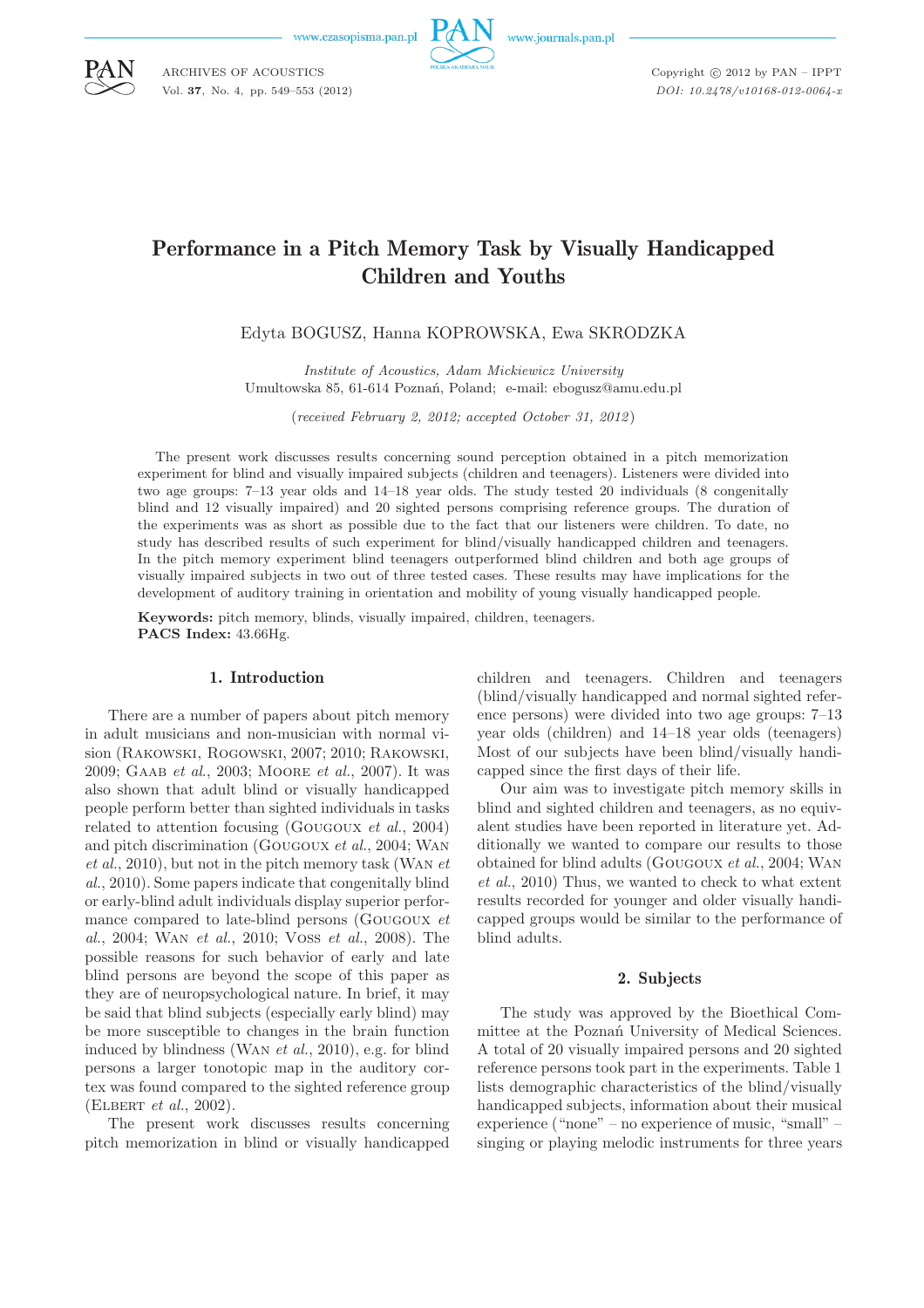| Table 1. Characteristics of the blind\visually handicapped group. | Early-onset<br>Visually impaired | Musical<br>Preferred<br>Gender<br>Age<br>Йo.<br>Musical<br>Preferred<br>Gender<br>Age<br>Σó.<br>Musical | experience<br>hand<br>[yrs]<br>experience<br>hand<br>yrs | none<br>left<br>female<br>13<br>none | none<br>right<br>male<br>$\frac{3}{1}$<br>2<br>none | none<br>left<br>female<br>$\mathbb{C}$<br>ಌ<br>$\operatorname{smal}$ | none<br>right<br>female<br>12<br>$s$ mall | small<br>right<br>female<br>⊝<br>ഥ | small<br>right<br>female<br>10<br>ు | small<br>$\operatorname{right}$<br>female<br>$\overline{ }$<br>V | $s$ mall<br>right<br>male<br>16<br>small<br>right<br>male<br>$\frac{5}{2}$<br>large | small<br>right<br>$_{\rm male}$<br>$\frac{5}{1}$<br>2 | none<br>right<br>male<br>ГŌ<br>ಌ<br>large                    | small<br>left<br>female<br>17 | none<br>left<br>male<br>15<br>ഥ |
|-------------------------------------------------------------------|----------------------------------|---------------------------------------------------------------------------------------------------------|----------------------------------------------------------|--------------------------------------|-----------------------------------------------------|----------------------------------------------------------------------|-------------------------------------------|------------------------------------|-------------------------------------|------------------------------------------------------------------|-------------------------------------------------------------------------------------|-------------------------------------------------------|--------------------------------------------------------------|-------------------------------|---------------------------------|
|                                                                   |                                  |                                                                                                         |                                                          |                                      |                                                     |                                                                      |                                           |                                    |                                     |                                                                  |                                                                                     |                                                       |                                                              |                               |                                 |
|                                                                   |                                  |                                                                                                         |                                                          |                                      |                                                     |                                                                      |                                           |                                    |                                     |                                                                  |                                                                                     |                                                       |                                                              |                               |                                 |
|                                                                   |                                  |                                                                                                         |                                                          |                                      |                                                     |                                                                      |                                           |                                    |                                     |                                                                  |                                                                                     |                                                       |                                                              |                               |                                 |
|                                                                   |                                  |                                                                                                         |                                                          |                                      |                                                     |                                                                      |                                           |                                    |                                     |                                                                  |                                                                                     |                                                       |                                                              |                               |                                 |
|                                                                   |                                  |                                                                                                         |                                                          |                                      |                                                     |                                                                      |                                           |                                    |                                     |                                                                  |                                                                                     |                                                       |                                                              |                               |                                 |
|                                                                   |                                  |                                                                                                         |                                                          |                                      |                                                     |                                                                      |                                           |                                    |                                     |                                                                  |                                                                                     |                                                       |                                                              |                               |                                 |
|                                                                   |                                  |                                                                                                         |                                                          |                                      |                                                     |                                                                      |                                           |                                    |                                     |                                                                  |                                                                                     |                                                       |                                                              |                               |                                 |
|                                                                   | Congenitally blind               |                                                                                                         | experience                                               |                                      |                                                     |                                                                      |                                           |                                    |                                     |                                                                  |                                                                                     | large                                                 |                                                              |                               |                                 |
|                                                                   |                                  | Preferred                                                                                               | hand                                                     | $_{\rm left}$                        | $\operatorname{right}$                              | $\begin{array}{c} \mathbf{right} \\ \mathbf{right} \end{array}$      |                                           |                                    |                                     |                                                                  | left                                                                                | $\operatorname{right}$                                | left                                                         |                               |                                 |
|                                                                   |                                  | Gender                                                                                                  |                                                          | male                                 | male                                                | female                                                               | female                                    |                                    |                                     |                                                                  | female                                                                              | female                                                | male                                                         |                               |                                 |
|                                                                   |                                  | Age                                                                                                     | [yrs]                                                    | 12                                   |                                                     | $\supseteq$                                                          | $\overline{10}$                           |                                    |                                     |                                                                  | $\frac{5}{1}$                                                                       | $\frac{5}{1}$                                         | $\frac{6}{1}$                                                |                               |                                 |
|                                                                   |                                  | Σó.                                                                                                     |                                                          |                                      | 2                                                   | S                                                                    | 4                                         |                                    |                                     |                                                                  |                                                                                     | 2                                                     | S                                                            |                               |                                 |
|                                                                   |                                  |                                                                                                         |                                                          |                                      |                                                     | Age                                                                  | $_{7-13}^{\rm group}$                     |                                    |                                     |                                                                  |                                                                                     | Age                                                   | $\begin{array}{c} \text{group} \\ 14\text{--}18 \end{array}$ |                               |                                 |

or less, "large" – music school students and singing for no less than 4 years) and preferred hand (right-handed people prefer the right ear, left-hand people prefer the left ear) The tested subjects took part in our earlier experiments (Bogusz *et al*., 2012)

For each blind participant a sighted control person was recruited that corresponded in terms of age, gender, musical experience, preferred hand. None of the subjects had absolute pitch. All our subjects have had problems with vision ever since birth or soon after it, i.e. they were congenitally or early blind individuals. The early blind group comprised those who became blind after birth and before the 13th year of age (Wan *et al.*, 2010; Bogusz *et al*., 2012). Consequently, none of our subjects was a late blind person. There was only one early blind subject. He was treated as a congenitally blind individual. Similarly, the only visually handicapped subject having sight problems from the age of 4 was treated as visually impaired from birth.

All the subjects were volunteers; they were not paid for their cooperation. The visually impaired subjects were recruited from the Special Training and Education Centre for Blind Children in Owińska, Poland. None of the subjects had any significant hearing loss (as assessed by a tonal audiogram), and they were all free of neurological effects. They could stop tests at any time if they felt tired or uncomfortable.

#### 3. Experiment

Sounds were prepared before the experiment in the Matlab environment. The experimental method of constant stimuli was used. The sounds were presented in a random sequence via headphones to the preferred listener's ear chosen in relation to the preferred hand. The duration of the experiment was as short as possible due to the fact that some of our subjects were children below ten years of age. The subjects were given a practice session prior to testing. In the practice session the same sounds were used which were used in the proper experiment. The length of the practice session was adjusted to the age, concentration, intellectual development and individual needs of the subjects and took ca. 5 minutes. Subjects answered to the experimental tasks verbally and the experimenter copied their answers.

The pitch memory experiment was adopted from the experiments of WAN *et al.* (2010), GAAB *et al.* (2003) and Moore *et al.* (2007). Sequences of tones having different number of components (4, 6 or 9) were presented. The sequence comprised the first (target) tone, the last (probe) tone and distracting tones not belonging to the musical pitch scale. Each trial contained 300 ms tones with the attack and decay rate of 20 ms, the time interval between successive tones in a pair being 300 ms The duration of 300 ms is long enough to evoke pitch sensation (Ozimek, 2002).

Table 1. Characteristics of the blind\visually handicapped group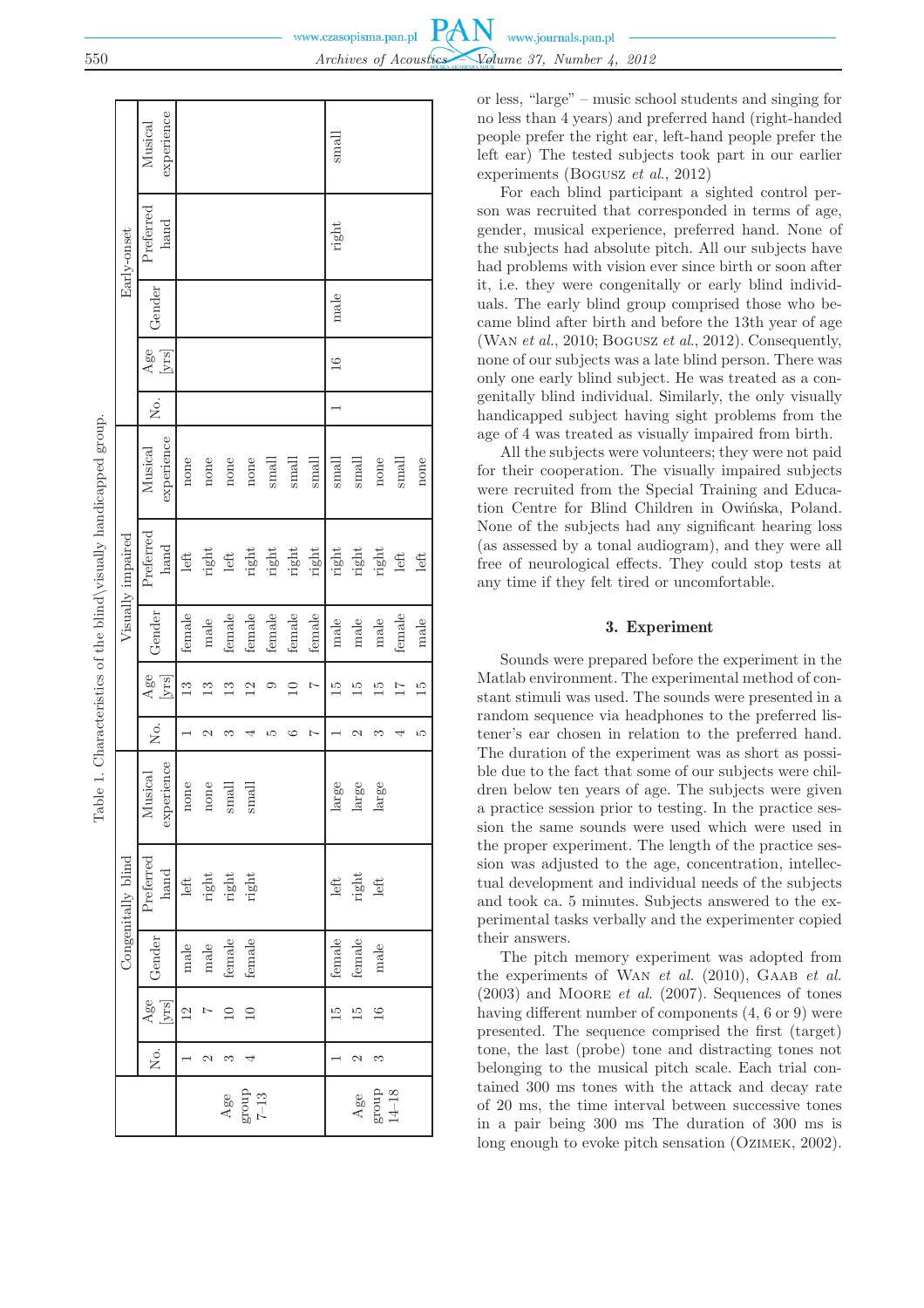The attack and decay rates were much longer than the time constants of auditory filters, which may play a role in the discrimination task (Moore, 1999). The time interval between tones was long enough to avoid both backward and forward masking (Moore, 1999). After each presentation there were 4 seconds for answering. The first tone in a sequence was 330, 349, 370, 392, 415, 440, 466, 494, 523, 554, 587 or 622 Hz (pitch of the first tones differed from 100 cents (semitone) to 1100 cents (11 semitones). The final tone in the sequence had exactly the same pitch as the first tone or, in other cases, it diverged within the range of  $\pm$ 41–55 Hz. The largest intervals between the first tone and the final one in the sequences are also given in cents in Table 2. The differences between the first tone and the final one ranged from 147 cents (slightly more than one semitone) to 316 cents (more than three semitones i.e. minor third).

Table 2. The largest intervals in cents between the first tone and the final one in the sequences.

| Frequency                         | Interval between the first<br>and the final tone (cent) |                            |  |  |  |  |
|-----------------------------------|---------------------------------------------------------|----------------------------|--|--|--|--|
| of the first tone<br>$(f_1)$ [Hz] | when $f_1$<br>$was -55 Hz$                              | when $f_1$<br>$was +55 Hz$ |  |  |  |  |
| 330                               | 316                                                     | 267                        |  |  |  |  |
| 349                               | 297                                                     | 253                        |  |  |  |  |
| 370                               | 279                                                     | 240                        |  |  |  |  |
| 392                               | 262                                                     | 227                        |  |  |  |  |
| 415                               | 246                                                     | 215                        |  |  |  |  |
| 440                               | 231                                                     | 204                        |  |  |  |  |
| 466                               | 217                                                     | 193                        |  |  |  |  |
| 494                               | 204                                                     | 183                        |  |  |  |  |
| 523                               | 192                                                     | 173                        |  |  |  |  |
| 554                               | 181                                                     | 164                        |  |  |  |  |
| 587                               | 170                                                     | 155                        |  |  |  |  |
| 622                               | 160                                                     | 147                        |  |  |  |  |

The frequencies of distracting tones (distractors) contained between the first and the last tone diverged randomly within the range of  $\pm 55$  Hz. The maximum difference between the pitch levels in a sequence was 110 Hz. Each sequence was presented twice to each subject. The subjects were asked to determine whether the last and first tones had the same pitch.

The experiment was conducted in three stages at different times. Examples of frequency compositions of the tone sequences are listed in Table 3. The tone sequences were presented in a random sequence in three groups equivalent in terms of duration of the sequence. The first part of the experiment (sequences of 4 tones) took ca. 14 minutes with breaks included. The second stage (sequences of 6 tones) lasted 17 minutes, while the third stage (9 tones) – up to 20 minutes because it

required more frequent interruptions. For the younger group of subjects, sequences containing 4 or 6 tones were presented. For the older group, sequences having 4, 6 or 9 components were played.

Table 3. Examples of frequencies used in the tone sequences in the pitch memorization experiment.

|          | Frequency  Hz |     |     |                |     |     |     |     |     |
|----------|---------------|-----|-----|----------------|-----|-----|-----|-----|-----|
|          | f1            | f2  | f3  | f <sub>4</sub> | f5  | f6  | f7  | f8  | f9  |
| 4-tone   | 330           | 341 | 329 | 330            |     |     |     |     |     |
| sequence | 330           | 374 | 298 | 376            |     |     |     |     |     |
| 6-tone   | 330           | 370 | 314 | 319            | 312 | 330 |     |     |     |
| sequence | 330           | 346 | 298 | 375            | 317 | 380 |     |     |     |
| 9-tone   | 330           | 328 | 378 | 362            | 363 | 363 | 369 | 358 | 330 |
| sequence | 330           | 334 | 281 | 319            | 297 | 317 | 312 | 379 | 284 |

# 4. Results

Similarly to Wan *et al.* (2010) proportion correct was a primary dependent variable for all the experiments. For the pitch memory task a question similar to that of Wan *et al.* (2010) and Moore *et al.* (2007) was asked: is there any advantage of the blind\visually handicapped over sighted subjects and if so, does it vary for the two age groups and for the difficulty level?

To evaluate the differences in means between any two groups, the t-test for independent variables was used. The equality of the variances assumption was verified with the Levene's and Brown-Forsythe's test. There were no statistically significant differences in variances in any of the compared pair of groups.

Younger groups of subjects (children) were tested using sequences consisting of 4 and 6 tones. Older groups (teenagers) listened to sequences consisting of 4, 6 and 9 tones. Results of the pitch working mem-



Fig. 1. Mean and standard in percentage of correct values in the pitch memory task for both age groups of blind subjects and corresponding reference groups.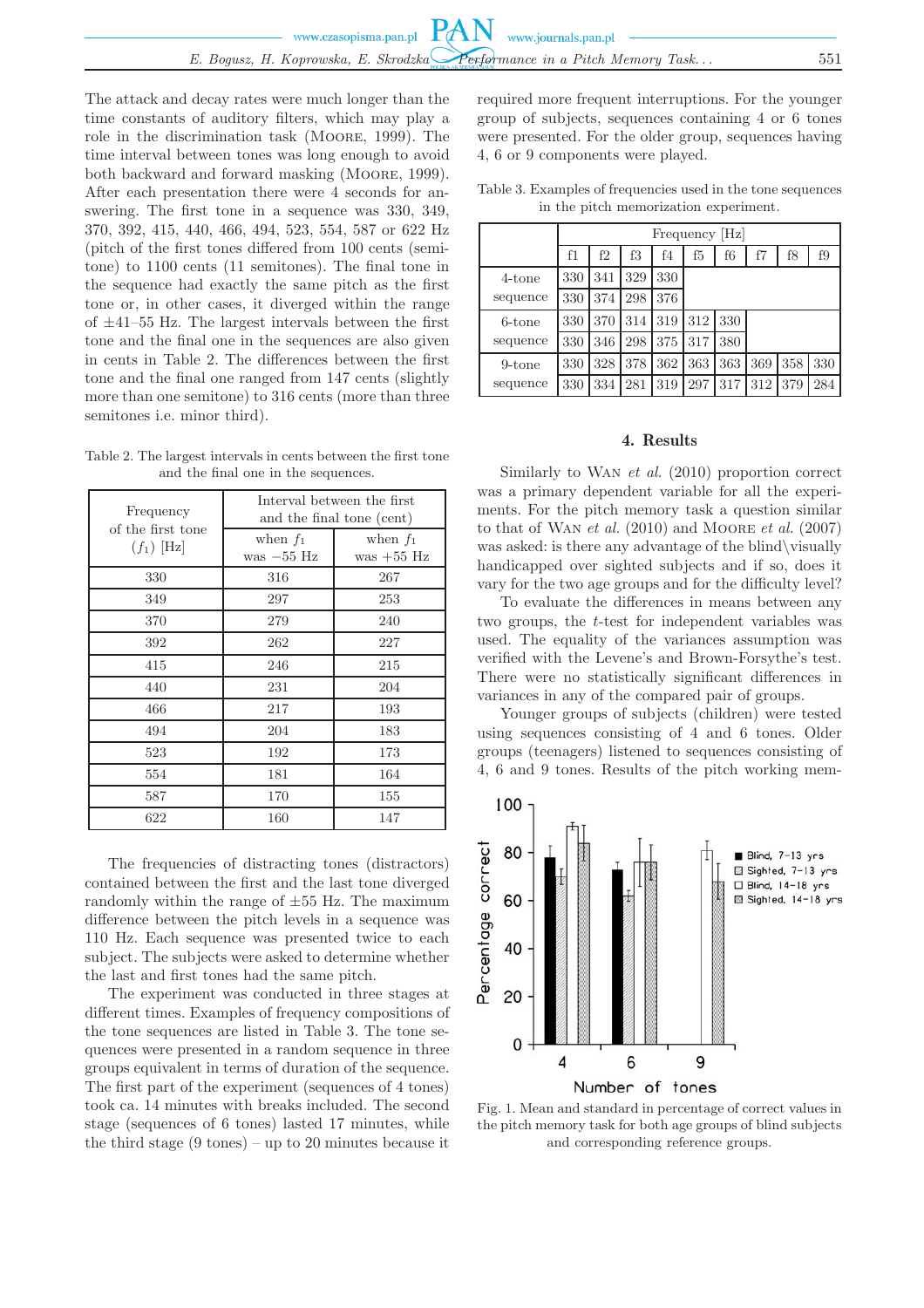

Fig. 2. Mean and standard errors in percentage of correct values in the pitch memory task for both age groups of visually impaired subjects and corresponding reference groups.



Fig. 3. Mean and standard errors in percentage of correct values in the pitch memory task for both age groups of blind subjects and both age groups of visually impaired subjects.

ory experiment are shown in Figs. 1–3. A statistically significant difference in means was found between the younger group of blind subjects and the reference group for the sequences consisting of 6 tones – the blind group performed much better than the reference group  $(t_{(6, 0.033104)} = 2.754268)$ . A statistically significant difference was also found between the older group of blind and the older group of visually impaired individuals for sequences consisting of 4 and 9 tones  $(t_{(7, 0.008046)} = 3.662298$  and  $t_{(7, 0.042340)} = 2.477896$ , respectively). The results of sighted reference groups were similar to those of GAAB *et al.* (2003).

## 5. Discussion

The pitch memory experiment was related to a higher-level process, i.e. to working memory, while the pitch discrimination and pitchtimbre categoriza-

tion tasks, described in earlier works (Wan *et al.*, 2010; Bogusz *et al*., 2012) relied on basic perceptual skills. We found that both the age groups of visually impaired subjects performed similarly to their reference sighted groups. This observation is consistent with the result obtained for blind adults (Wan *et al.*, 2010). The younger group of blind individuals, however, obtained a better score than its reference group for the 6-tone sequence. Blind teenagers performed better than their visually impaired counterparts for the 4- and 9-tone sequences This observation is consistent with the result of Wan *et al.* (2010) that congenitally blind adults outperformed those in the early-onset group.

The musical experience of our subjects and pitch naming ability were not taken into account in the analysis of results since recently it was shown that superior auditory abilities in congenital and early-blind subjects were not explained by musical experience only but rather by the vision loss (Wan *et al.*, 2010). However, it is worth noting that in the group of blind teenagers three of the four subjects had a large music experience, while in the other three groups, a part of the subjects had no or only a small musical experience. As DEUTSCH (1978) showed, moderately lefthanded subjects were superior in a pitch memory tasks. The handedness of subjects has not been analyzed because only a small number of not-right-handed subjects was tested; in all groups was a similar number of right-handed and left-handed people, but there were no ambidextrous people. Finally, it must be pointed out that while the congenitally blind groups of participants were homogenous groups, the groups of visually impaired subjects were non-homogenous, because they consisted of persons having various degrees of vision loss and residual light perception

This is the first study to evaluate the performance in the pitch memory task of blind and visually impaired children and teenagers as separate groups Our results show that blindness or visual impairment does not necessarily lead to a superior performance in the pitch memory task. A proper and correct distinction of differences in frequency is extremely important for safe and independent orientation and mobility of visually handicapped people in an urban environment. GAAB *et al.* (2006) suggested that auditory training might improve the performance in a pitch memory task in young sighted adults. Performance in auditory tasks after any kind of auditory training of blind and visually impaired children and youths has not been investigated yet.

## 6. Conclusions

We conclude that in the pitch memory task:

• Some differences and similarities were found in performance between our subjects themselves (blind and visually impaired children and